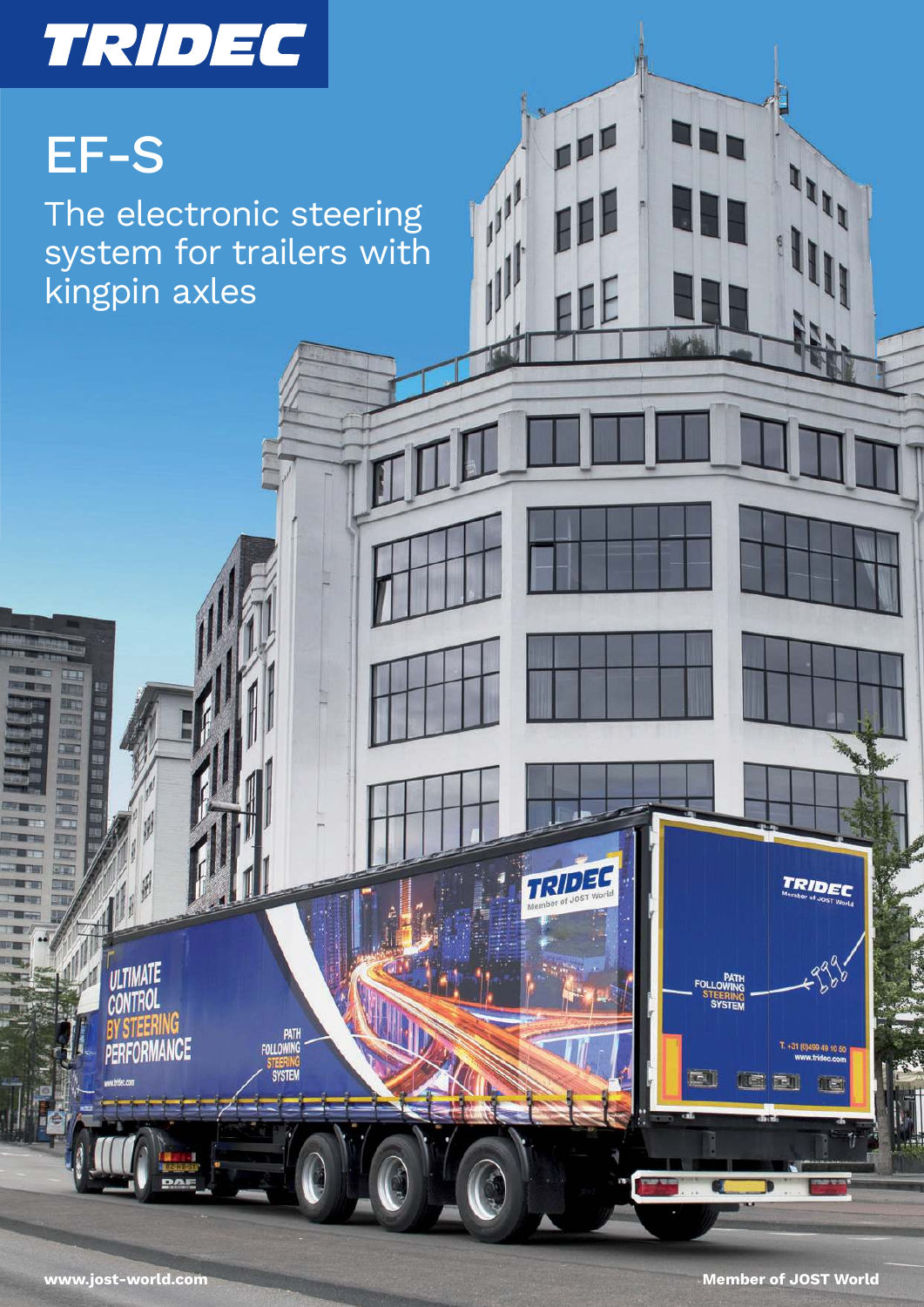

### Winning advantages

TRIDEC's lightweight electronic steering system, which is quick and easy to install, is the solution for trailers with very limited mounting space.



TRIDEC's EF-S steering system enables trailers with an extremely low trailer neck, such as milk and bulk tankers or trailers with monocoque-constructions, to be equipped with a steering system for kingpin axles. Because of the weight advantage, as well as the minimal required mounting space and easy installation, the system can also be applied to low-loaders.

The system can steer a maximum of three kingpin steered axles. The steering angle is easily set to the available mounting space and required manoeuvrability. Manual steering by wireless remote-control off ers extra manoeuvrability, making the axles steer in ratio or at equal steering angles ("crab steering").

#### **Savings on**

- time due to manoeuvrability
- fuel consumption
- tyre wear
- vehicle maintenance & damage
- installation time
- neck-height (only 60mm)
- chassis modifications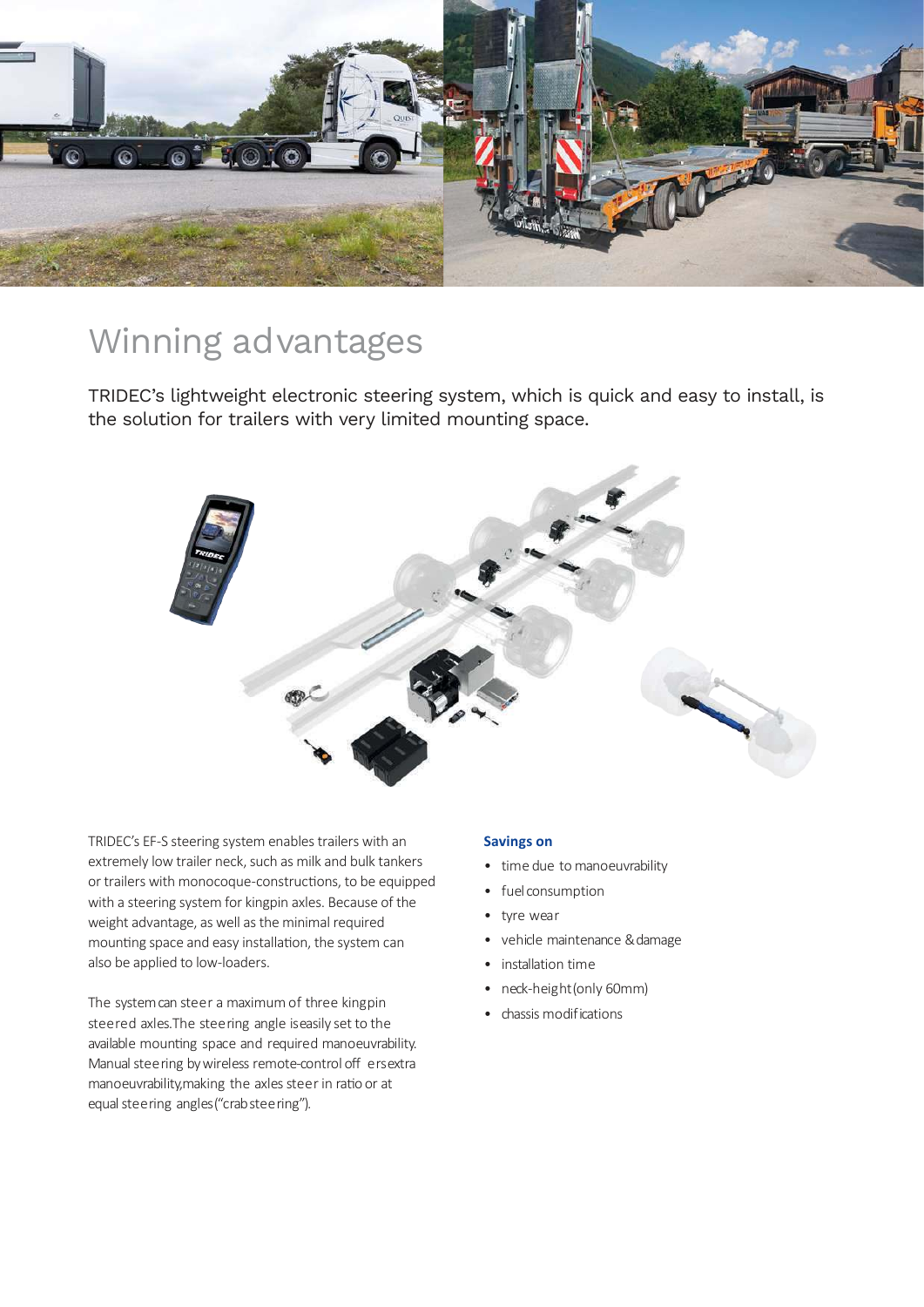



## Winning technology

TRIDEC's EF-S system reacts to the smallest steering motion and stably follows the truck without any delay, preventing chassis damage. Hydraulic accumulators directly supply the steering energy required. At higher speeds and while driving straight, the wheels are locked into the straight position, ensuring a highly stable straight run.

More technical information on the EF-S systems can be found at **www.tridec.com**

- Patented lightweight steering cylinder including mountings
- Steering cylinder with integrated sensor
- Powerpack, electro-hydraulic with brushless motor
- JOST 2" kingpin with integrated steering angle sensor and patented self-centring wedge
- Intelligent trailer battery charging system with temperature compensation
- CAN-bus and Bluetooth communication
- System diagnostics by status-lamp and wireless remote control
- No greasing points on the steering system (only on the kingpin axle)

#### **EF-S +**

As the name suggests, the EF-S + version offers the possibility to operate additional hydraulic and electronic functions with one programmable TRIDEC remote control. The system can be expanded with a combination of either 6 hydraulic or 12 electronic functions. Additional functions can for example include the operating of ramps, an adjustable gooseneck, movable support legs, vehicle widening, etc.

It is also possible to upgrade the system with a so-called soft start mode to run the hydraulic movements even more smoothly and can be operated with extreme accuracy. The user can also set the oil flow per function using the remote control.

#### **EF-S light**

A weight and space-saving version has also been implemented, the EF-S Light weighs approximately 140 kg less due to leaving out a separate battery pack, instead the required energy is supplied directly via the truck. The system has been further optimized to use the available energy very efficiently and is suitable for trailers with up to two steered axles. Combining the above versions is also possible forming the EF-S + light.